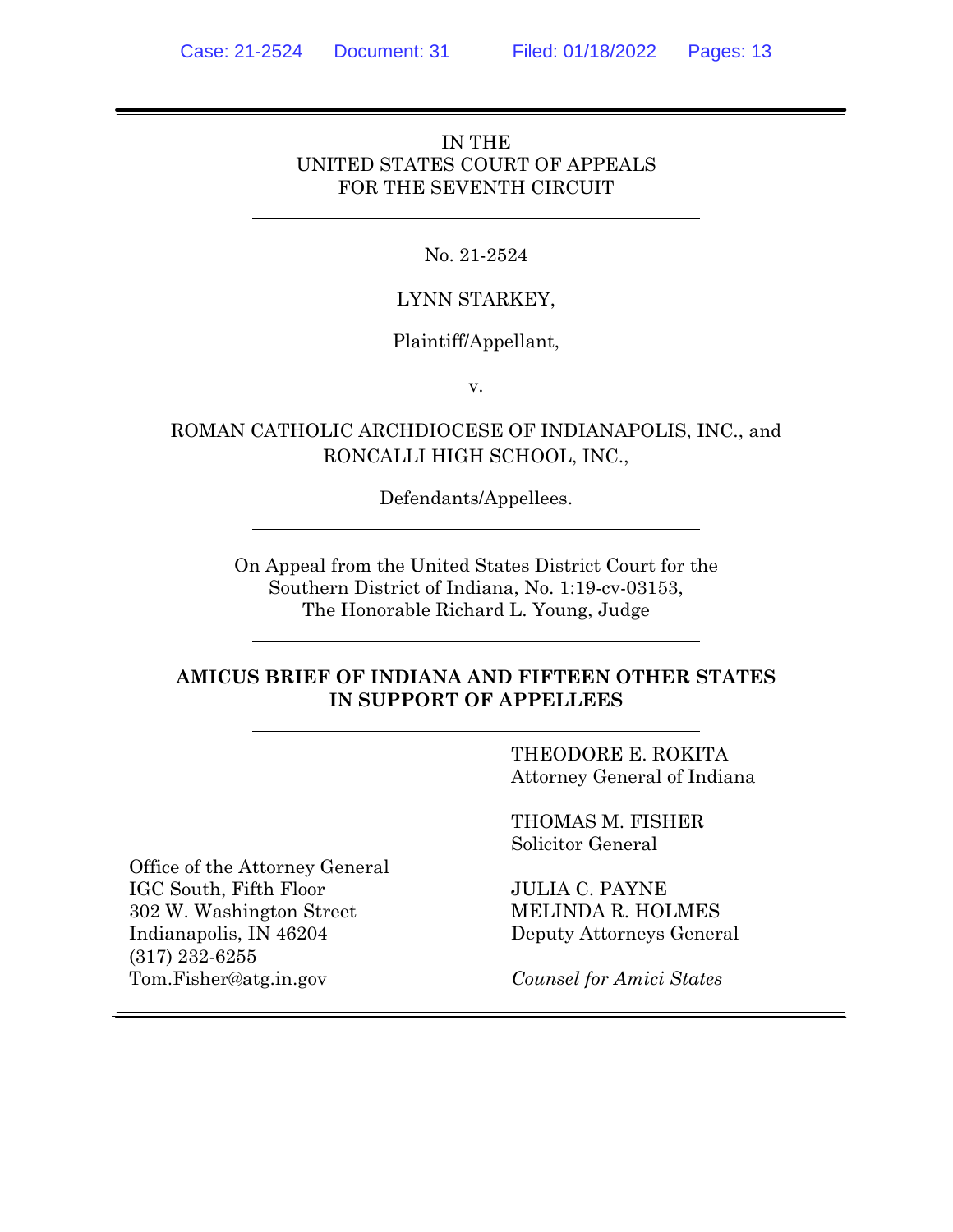# **TABLE OF CONTENTS**

| $\begin{minipage}{.4\linewidth} \textbf{SUMMARY OF THE ARGUMENT} \end{minipage} \begin{minipage}{.4\linewidth} \textbf{1} \end{minipage} \begin{minipage}{.4\linewidth} \textbf{1} \end{minipage} \begin{minipage}{.4\linewidth} \textbf{2} \end{minipage} \begin{minipage}{.4\linewidth} \textbf{3} \end{minipage} \begin{minipage}{.4\linewidth} \textbf{4} \end{minipage} \begin{minipage}{.4\linewidth} \textbf{5} \end{minipage} \begin{minipage}{.4\linewidth} \textbf{5} \end{minipage} \begin{minipage}{.4\linewidth} \textbf$ |
|----------------------------------------------------------------------------------------------------------------------------------------------------------------------------------------------------------------------------------------------------------------------------------------------------------------------------------------------------------------------------------------------------------------------------------------------------------------------------------------------------------------------------------------|
|                                                                                                                                                                                                                                                                                                                                                                                                                                                                                                                                        |
| $I_{\cdot}$<br>Church Autonomy Principles Prevent Courts from Wading into Religious                                                                                                                                                                                                                                                                                                                                                                                                                                                    |
| II.<br>The District Court Properly Concluded that Appellant Is a Minister 4                                                                                                                                                                                                                                                                                                                                                                                                                                                            |
|                                                                                                                                                                                                                                                                                                                                                                                                                                                                                                                                        |
|                                                                                                                                                                                                                                                                                                                                                                                                                                                                                                                                        |
|                                                                                                                                                                                                                                                                                                                                                                                                                                                                                                                                        |
| $\textbf{CERTIFICATE OF SERIES} \vspace{-0.05cm} \begin{minipage}{0.05\textwidth} \centering \begin{tabular}{ c c c c c } \hline \multicolumn{1}{ c }{\textbf{CERTIFICATE OF SERIES}} & \multicolumn{1}{ c }{\textbf{D}}\\ \hline \multicolumn{1}{ c }{\textbf{D}} & \multicolumn{1}{ c }{\textbf{D}}\\ \hline \multicolumn{1}{ c }{\textbf{D}} & \multicolumn{1}{ c }{\textbf{D}}\\ \hline \multicolumn{1}{ c }{\textbf{D}} & \multicolumn{1}{ c }{\textbf{D}}\\ \h$                                                                  |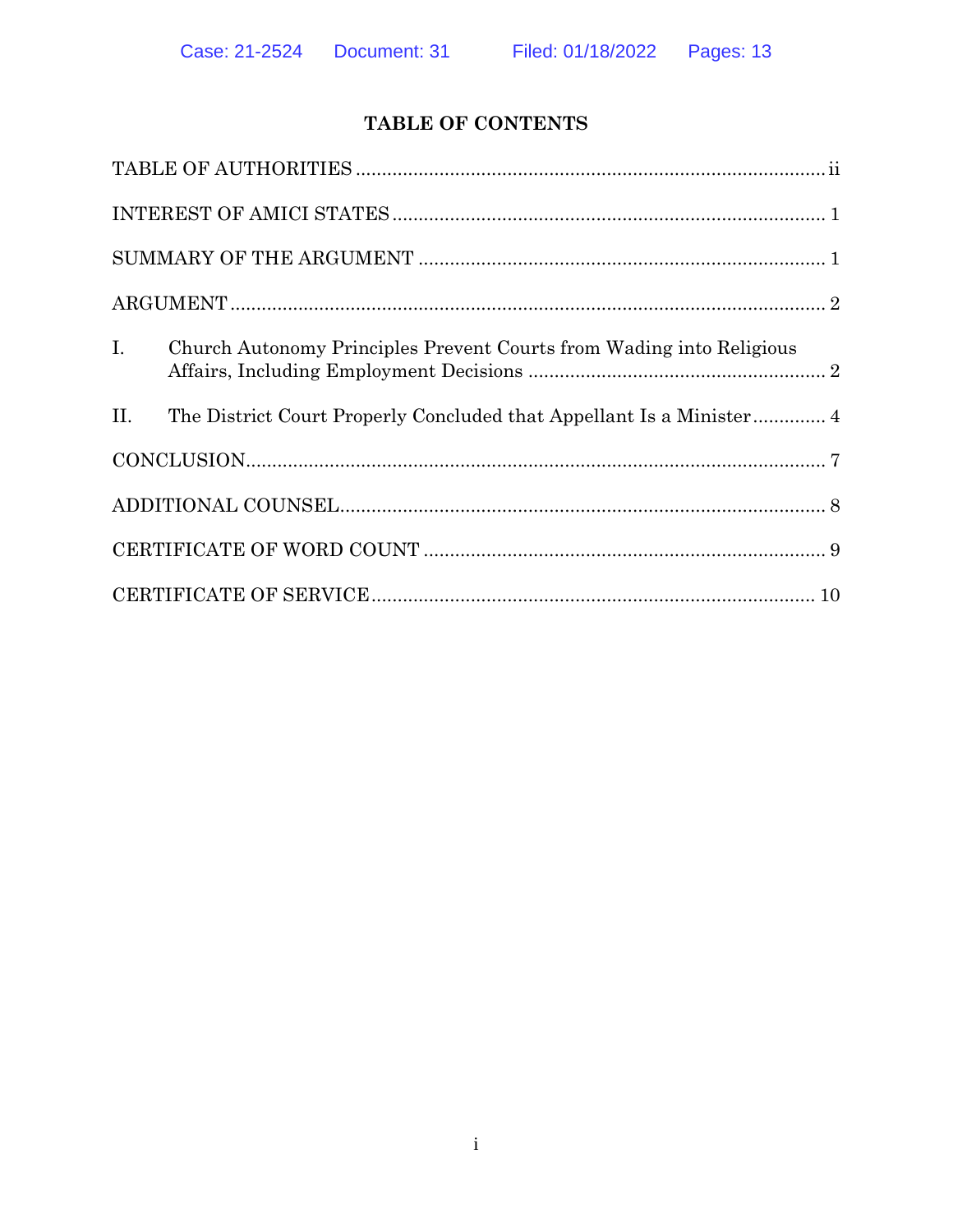# **TABLE OF AUTHORITIES**

# **CASES**

| Cannata v. Catholic Diocese of Austin,                                    |
|---------------------------------------------------------------------------|
| Conlon v. InterVarsity Christian Fellowship,                              |
| Demkovich v. St. Andrew the Apostle Parish,                               |
| <i>Fratello v. Archdiocese of N.Y.</i> ,                                  |
| Grussgott v. Milwaukee Jewish Day Sch., Inc.,                             |
| Hosanna-Tabor Evangelical Lutheran Church & Sch. v. EEOC,                 |
| Kedroff v. St. Nicholas Cathedral of Russian Orthodox Church in N.<br>Am. |
| Our Lady of Guadalupe Sch. v. Morrissey-Berru,                            |
| Presbyterian Church v. Hull Church,                                       |
| Serbian E. Orthodox Diocese v. Milivojevich,                              |
| Sterlinski v. Catholic Bishop of Chi.,                                    |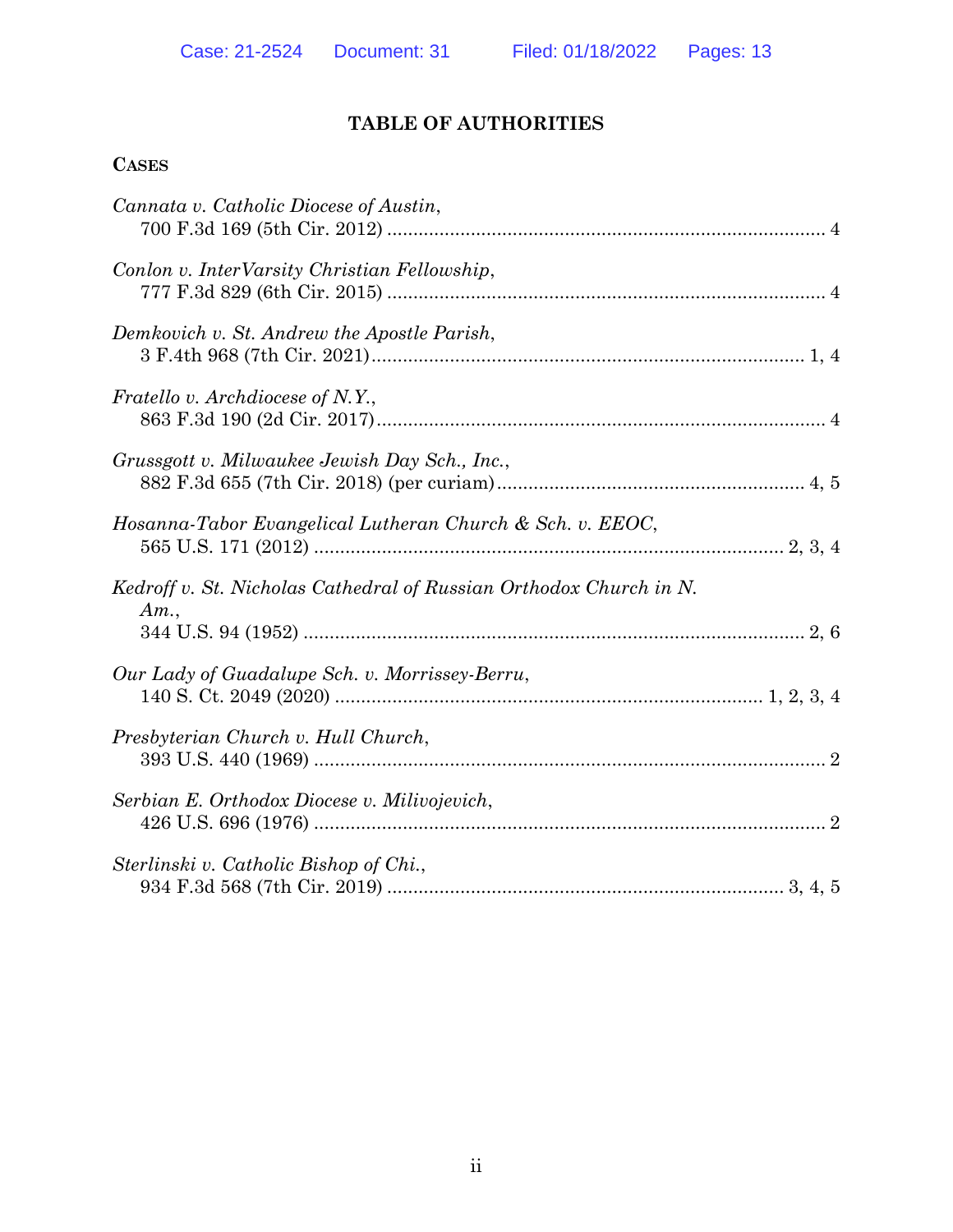#### **INTEREST OF AMICI STATES**

The States of Indiana, Alabama, Alaska, Arkansas, Georgia, Idaho, Kansas, Kentucky, Louisiana, Mississippi, Montana, Nebraska, Oklahoma, South Carolina, Utah, and West Virginia respectfully submit this brief in support of Appellees. Amici States have a significant interest in maintaining clear standards for determining when the broad immunity protections of the First Amendment's ministerial exception apply to employment-discrimination claims. Setting clear standards for these determinations assists the States in resolving these disputes. States are asked to step into disputes between religious institutions and their employees through investigation and administrative adjudication of employment-discrimination complaints by state civil rights agencies and adjudication of discrimination lawsuits by state courts. The ministerial exception, when properly applied, helps States navigate their role in these matters under the First Amendment and prevents state entanglement with religious affairs. Because the district court properly applied the ministerial exception in this case, the amici States respectfully urge the Court to affirm.

#### <span id="page-3-1"></span><span id="page-3-0"></span>**SUMMARY OF THE ARGUMENT**

The First Amendment protects religious institutions' "independence in matters of faith and doctrine and in closely linked matters of internal government." *Our Lady of Guadalupe Sch. v. Morrissey-Berru*, 140 S. Ct. 2049, 2061 (2020). "The ministerial exception follows naturally from the church autonomy doctrine." *Demkovich v. St. Andrew the Apostle Parish*, 3 F.4th 968, 975 (7th Cir. 2021).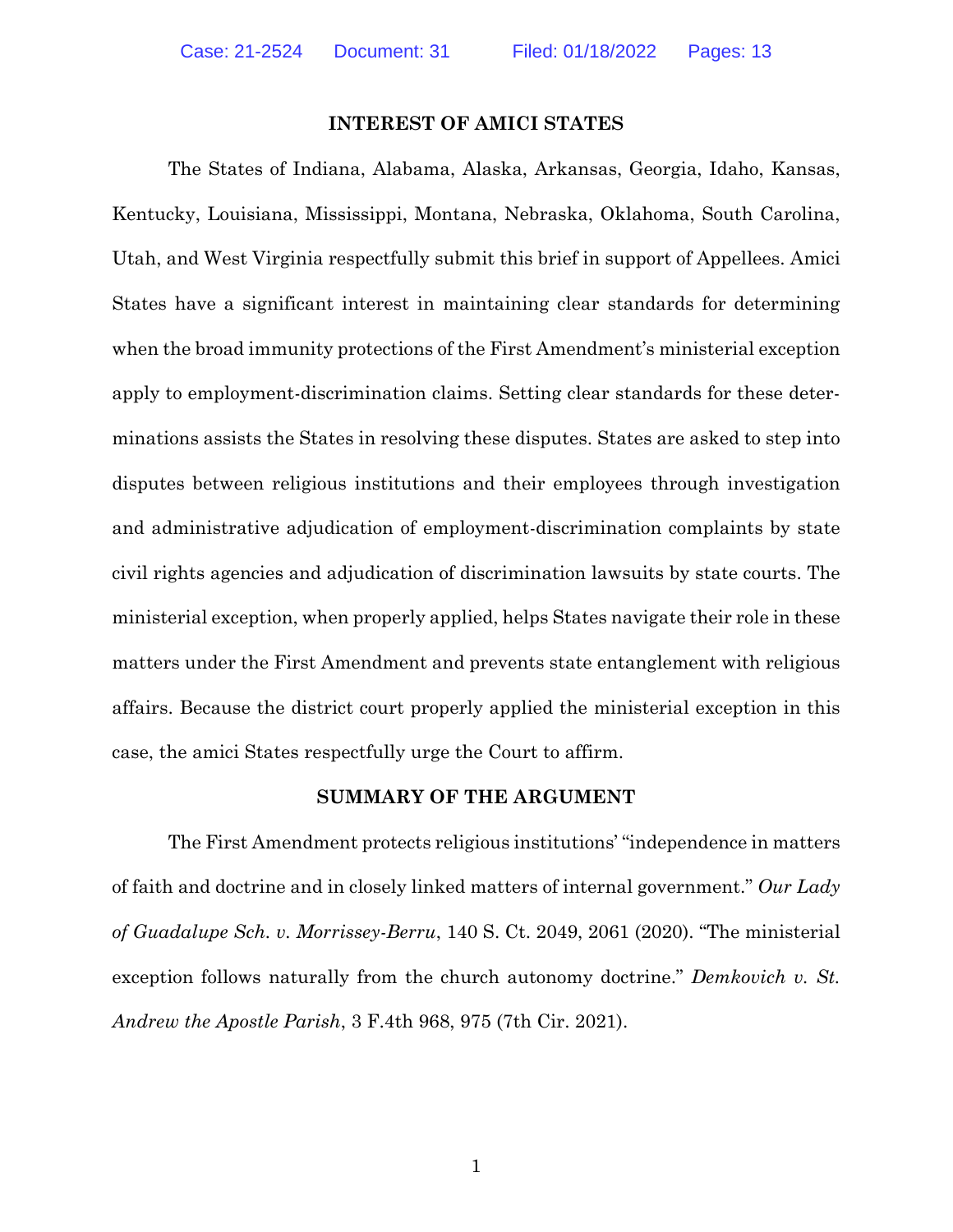As Co-Director of Guidance at Roncalli High School, Appellant engaged in the "religious education and formation of students," *Our Lady of Guadalupe*, 140 S. Ct. at 2055, and participated in shaping and furthering the mission of the Catholic school. Appellant is plainly a minister under the doctrine.

#### <span id="page-4-2"></span><span id="page-4-1"></span>**ARGUMENT**

### **I. Church Autonomy Principles Prevent Courts from Wading into Religious Affairs, Including Employment Decisions**

Under the long-established church-autonomy doctrine, religious organizations have the "power to decide for themselves, free from state interference, matters of church government as well as those of faith and doctrine." *Kedroff v. St. Nicholas Cathedral of Russian Orthodox Church in N. Am.*, 344 U.S. 94, 116 (1952). When the government decides matters of church governance, faith, or doctrine, it "inhibit[s] the free development of religious doctrine and [implicates] secular interests in matters of purely ecclesiastical concern." *Serbian E. Orthodox Diocese v. Milivojevich*, 426 U.S. 696, 710 (1976) (quoting *Presbyterian Church v. Hull Church*, 393 U.S. 440, 449 (1969)).

<span id="page-4-4"></span><span id="page-4-3"></span><span id="page-4-0"></span>The First Amendment protects the autonomy of religious institutions in several respects, including "internal management decisions that are essential to the institution's central mission." *Our Lady of Guadalupe Sch. v. Morrissey-Berru*, 140 S. Ct. 2049, 2060 (2020). For individuals working within a religious institution, "[t]he [ministerial] exception . . . ensures that the authority to select and control who will minister to the faithful . . . is the church's alone." *Hosanna-Tabor Evangelical Lutheran Church & Sch. v. EEOC*, 565 U.S. 171, 194–95 (2012). The two religion clauses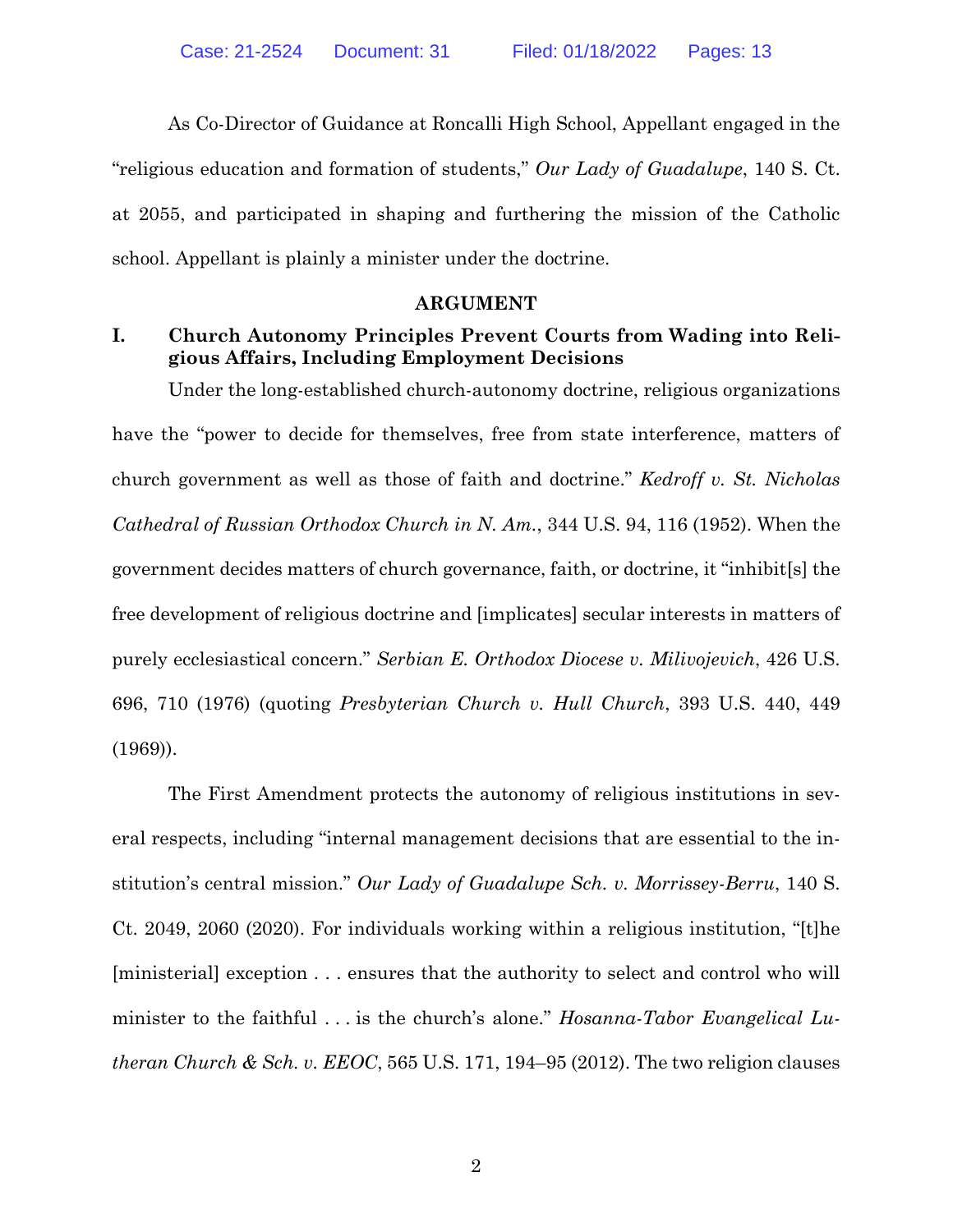work together to delineate the scope of the government's authority regarding ministers: "The Establishment Clause prevents the Government from appointing ministers, and the Free Exercise Clause prevents it from interfering with the freedom of religious groups to select their own." *Id.* at 184.

<span id="page-5-2"></span><span id="page-5-1"></span><span id="page-5-0"></span>The Supreme Court in *Hosanna-Tabor* identified four relevant circumstances when determining whether an individual is a minister: (1) "the formal title"; (2) "the substance reflected in that title"; (3) "[the teacher's] own use of that title"; and (4) "the important religious functions she performed for the Church." *Id.* at 192. *Our Lady of Guadalupe* clarified that courts must "take all relevant circumstances into account," not only the four identified in *Hosanna-Tabor*, when making the minister determination. *Our Lady of Guadalupe*,140 S. Ct. at 2063. Although a title or description of a job using the word "minister" is not dispositive, the principles respecting church autonomy and avoiding entanglement in religious affairs require deference to a religious institution's "authority to select and control who will minister to the faithful." *See Hosanna-Tabor*, 565 U.S. at 194–95. A court must therefore carefully navigate questions such as the "importance" of an individual's religious functions to avoid entanglement in religious affairs. *See Sterlinski v. Catholic Bishop of Chi.*, 934 F.3d 568, 569–70 (7th Cir. 2019) ("Only by subjecting religious doctrine to discovery and, if necessary, jury trial, could the judiciary reject a church's characterization of its own theology and internal organization. Yet it is precisely to avoid such judicial entanglement in, and second-guessing of, religious matters that the Justices established the rule of *Hosanna-Tabor*.").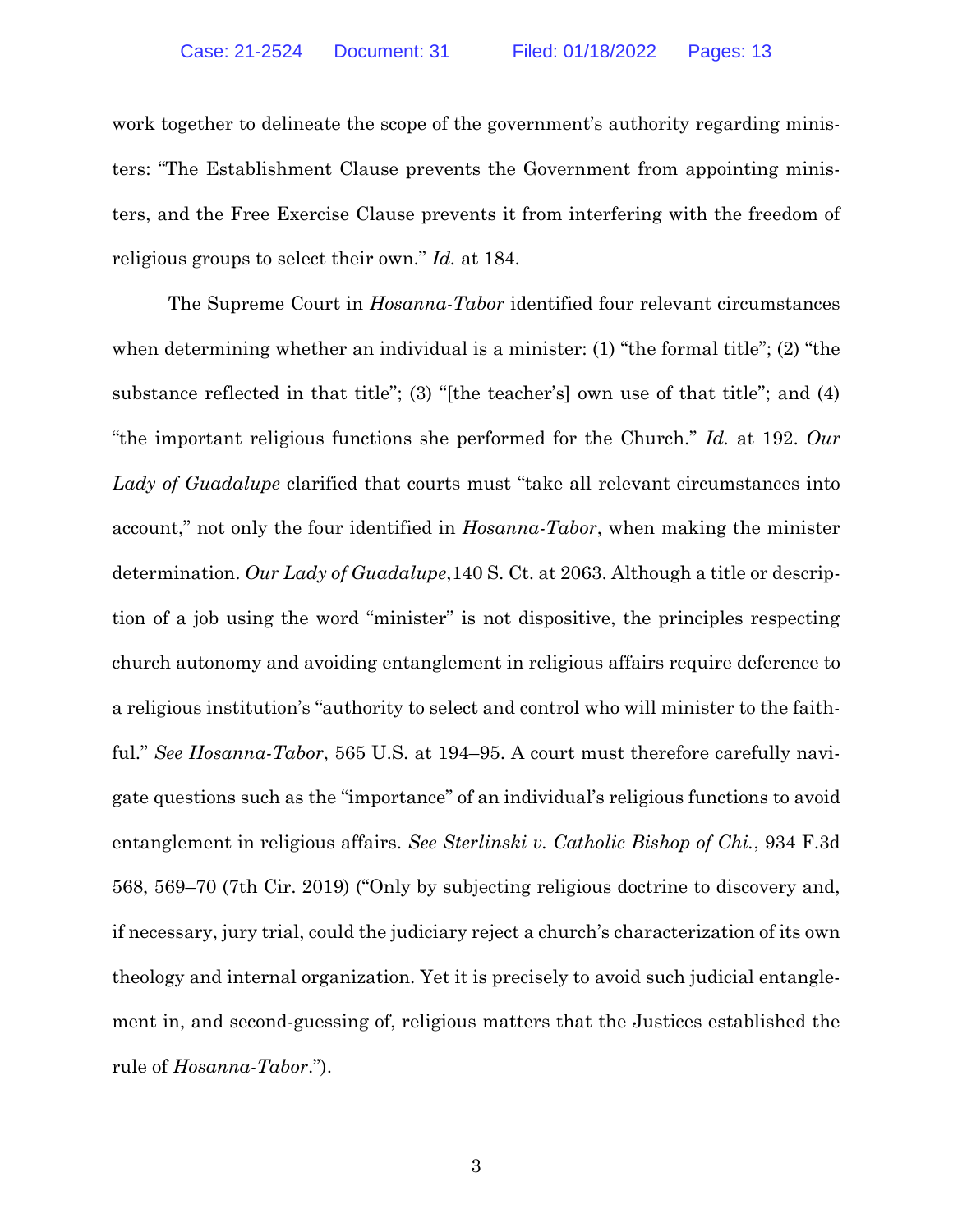## **II. The District Court Properly Concluded that Appellant Is a Minister**

<span id="page-6-7"></span><span id="page-6-5"></span><span id="page-6-4"></span><span id="page-6-2"></span><span id="page-6-0"></span>Courts have concluded that individuals holding a variety of job titles were ministers. *See, e.g.*, *Hosanna-Tabor Evangelical Lutheran Church & Sch. v. EEOC*, 565 U.S. 171, 178 (2012) ("called teacher"); *Demkovich v. St. Andrew the Apostle Parish*, 3 F.4th 968, 973 (7th Cir. 2021) ("music director, choir director, and organist"); *Sterlinski v. Catholic Bishop of Chi.*, 934 F.3d 568, 569 (7th Cir. 2019) ("organist"); *Grussgott v. Milwaukee Jewish Day Sch., Inc.*, 882 F.3d 655, 657 (7th Cir. 2018) (per curiam) ("Hebrew teacher"); *Fratello v. Archdiocese of N.Y.*, 863 F.3d 190, 206 (2d Cir. 2017) ("lay principal"); *Conlon v. InterVarsity Christian Fellowship*, 777 F.3d 829, 832 (6th Cir. 2015) ("spiritual director"); *Cannata v. Catholic Diocese of Austin*, 700 F.3d 169, 170 (5th Cir. 2012) ("Music Director"). A guidance counselor similarly may serve a ministerial role.

<span id="page-6-6"></span><span id="page-6-3"></span><span id="page-6-1"></span>All of the relevant circumstances support the district court's finding that Appellant was a minister. Appellant served as a Co-Director of Guidance at Roncalli Catholic High School. As the Supreme Court has explained, "[t]he religious education and formation of students is the very reason for the existence of most private religious schools." *Our Lady of Guadalupe Sch. v. Morrissey-Berru*, 140 S. Ct. 2049, 2055 (2020). A guidance counselor at a Catholic institution, particularly one that emphasizes its Catholic mission, certainly engages in the "religious education and formation of students." *Id.* This implicit understanding of the role was made explicit in the Guidance Counselor Ministry Description, which explained that school guidance counselors are "expressly charged with leading students toward Christian maturity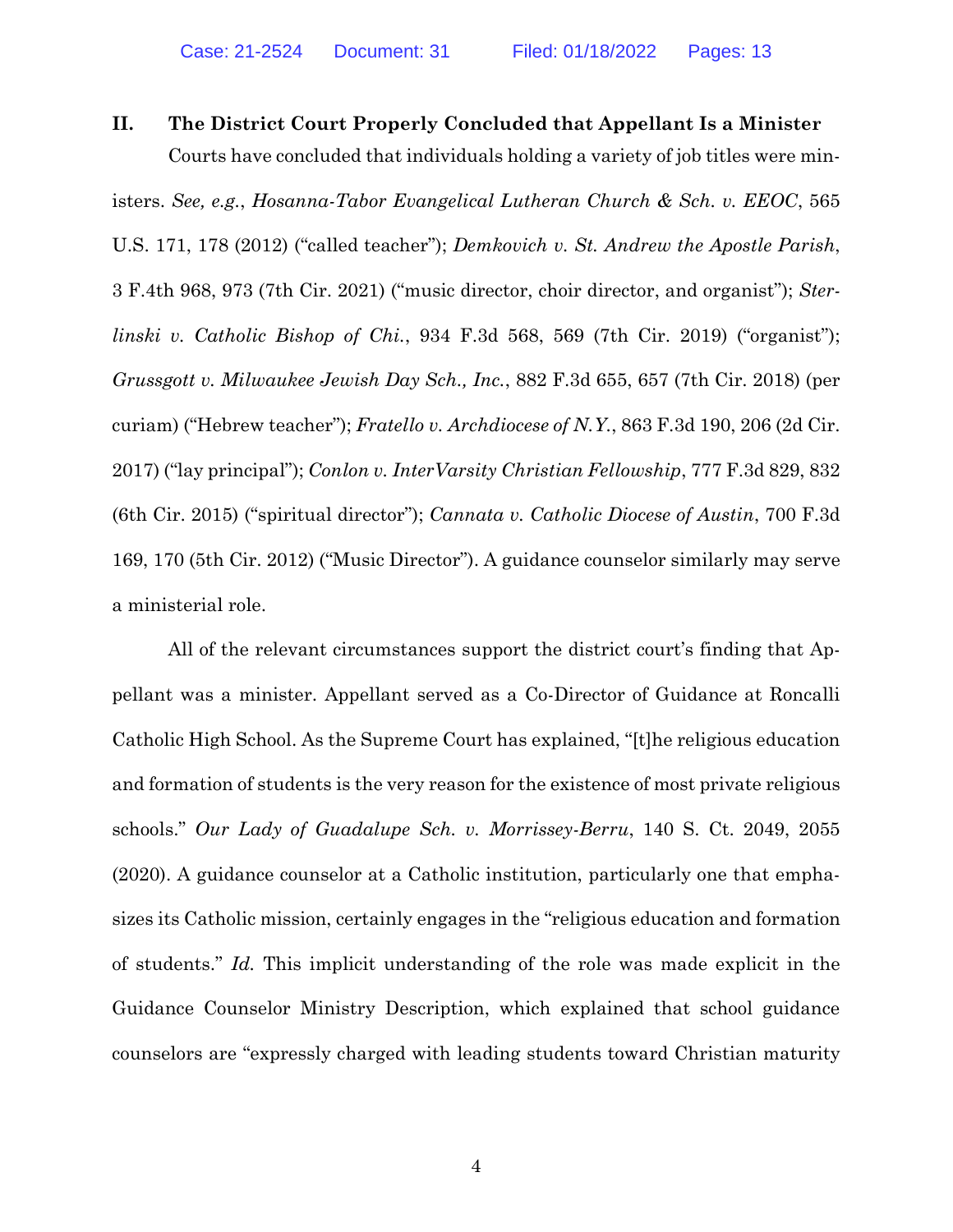<span id="page-7-1"></span>and with teaching the Word of God." ECF No. 141 at 11–12. This Court has rejected an approach to *Hosanna-Tabor* that would "essentially disregard[] what [the] employer (a Roman Catholic School) thought about its own organization and operations." *Sterlinski*, 934 F.3d at 570. And while "a church insist[ing] that *everyone* on its payroll, down to custodians and school-bus drivers, is a minister" could raise concerns about "pretext," Roncalli's claim that its Co-Director of Guidance performs religious functions "is on solid ground." *Id.* at 570–71.

<span id="page-7-0"></span>Appellant's own actions confirm her ministerial role at Roncalli. Whether an employee "h[olds] herself out to the community as an ambassador of the . . . faith" weighs into the ministerial determination. *Grussgott*, 882 F.3d at 659. Appellant delivered morning prayer, planned all-school liturgies, and served on an Administrative Council with the mission of shaping the religious environment of the school. ECF No. 141 at 7, 14–15. Even though Appellant also performed duties that could be ascribed to a secular position, including scheduling classes, administering exams, and offering career guidance, the district court properly concluded, in line with church-autonomy principles, that "it would be inappropriate for this court to draw a distinction between secular and religious guidance offered by a guidance counselor at a Catholic school." *Id.* at 16.

At the core of the ministerial exception is its respect for the autonomy of religious institutions to determine for themselves who will lead the faithful without government entanglement in religious affairs, and this case demonstrates that principle. As Co-Director of Guidance and a member of Roncalli High School's Administrative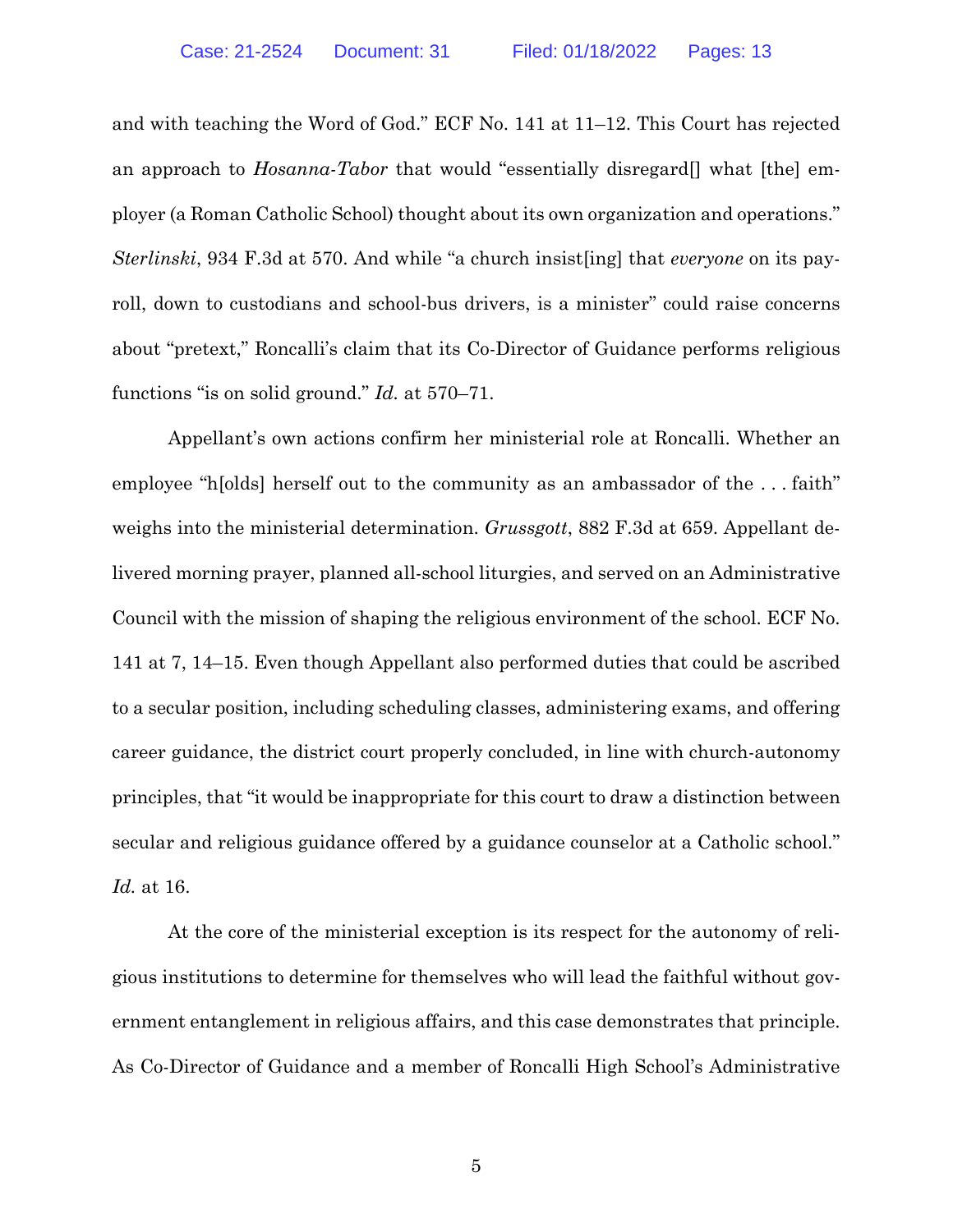Council, Appellant participated in shaping and carrying out the Catholic mission of Roncalli High School. The Administrative Council is the main leadership body of Roncalli, deciding matters "relating to the school's mission, specific student needs, and most other day-to-day operations," and the school's Catholic identity and mission was clearly a component of those decisions. *Id.* at 14. Roncalli, as a Catholic school, operates "under the auspices of the Roman Catholic Archdiocese of Indianapolis," pledges to "provide . . . an educational opportunity which seeks to form Christian leaders in body, mind, and spirit," and "supports and otherwise furthers the mission and purposes of" the Archdiocese. *Id*. at 2; ECF No. 114-1 at 2–3.

<span id="page-8-0"></span>Because religious institutions have the "power to decide for themselves, free from state interference, matters of church government as well as those of faith and doctrine," *Kedroff v. St. Nicholas Cathedral of Russian Orthodox Church in N. Am.*, 344 U.S. 94, 116 (1952), the ministerial exception squarely applies to Appellant.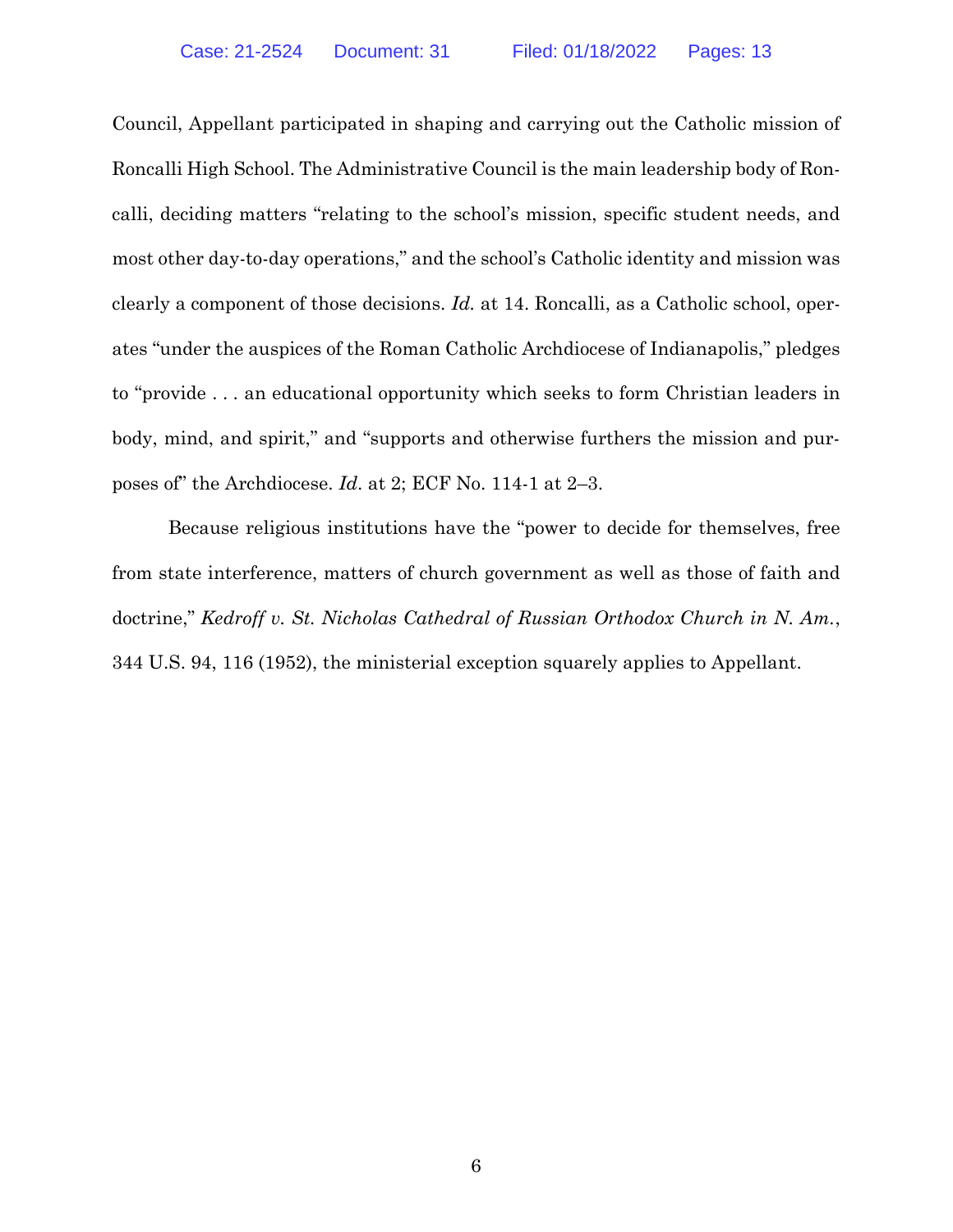### **CONCLUSION**

The Court should affirm the district court's decision.

Respectfully submitted,

THEODORE E. ROKITA Attorney General of Indiana

*s/Thomas M. Fisher* THOMAS M. FISHER Solicitor General

JULIA C. PAYNE MELINDA R. HOLMES Deputy Attorneys General

Office of the Attorney General IGC South, Fifth Floor 302 W. Washington Street Indianapolis, IN 46204 (317) 232-6255 Tom.Fisher@atg.in.gov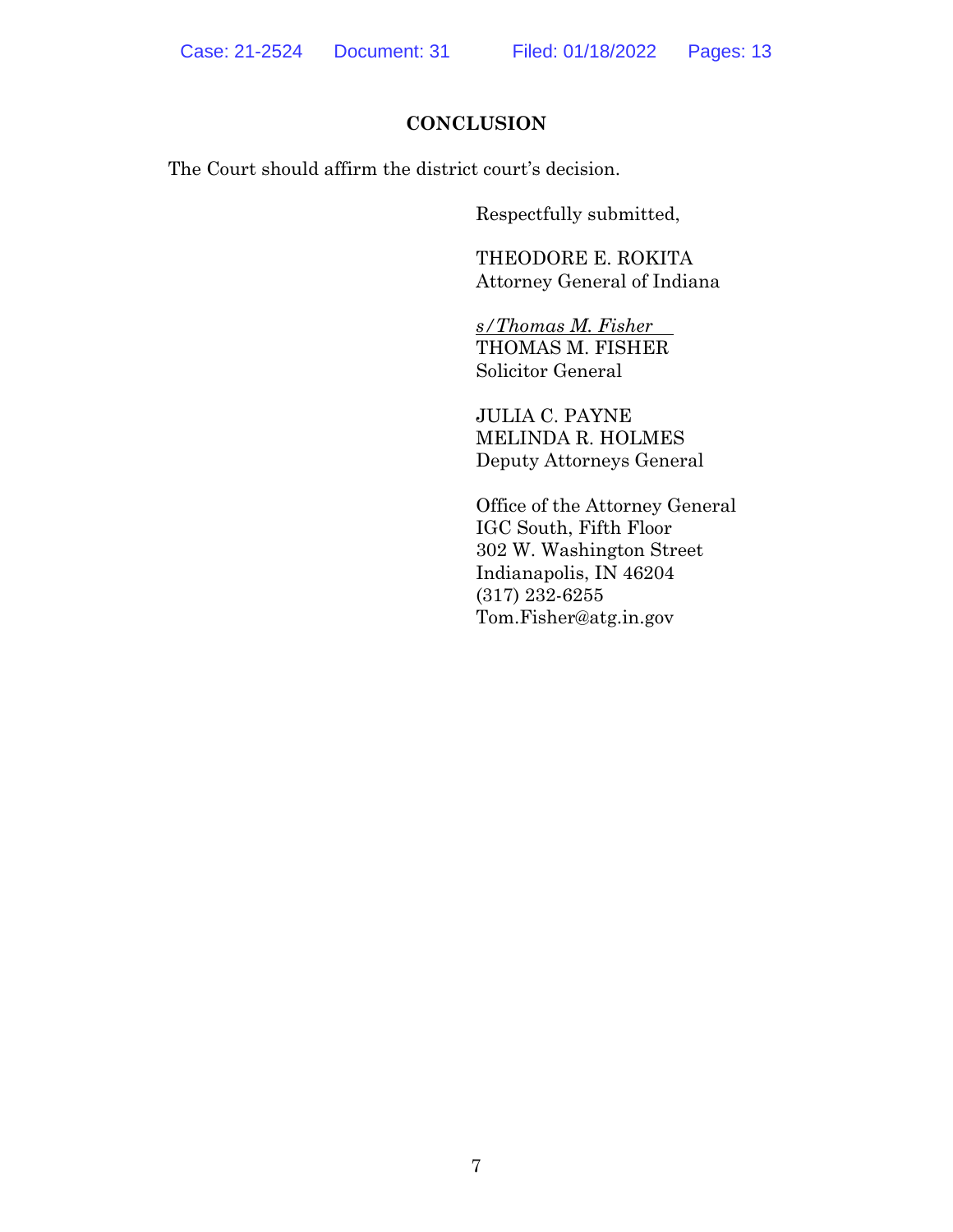# **ADDITIONAL COUNSEL**

STEVE MARSHALL Attorney General State of Alabama

CLYDE SNIFFEN, JR. Attorney General State of Alaska

LESLIE RUTLEDGE Attorney General State of Arkansas

CHRISTOPHER M. CARR Attorney General State of Georgia

LAWRENCE WASDEN Attorney General State of Idaho

DEREK SCHMIDT Attorney General State of Kansas

DANIEL CAMERON Attorney General Commonwealth of Kentucky

JEFF LANDRY Attorney General State of Louisiana LYNN FITCH Attorney General State of Mississippi

AUSTIN KNUDSON Attorney General State of Montana

DOUG PETERSON Attorney General State of Nebraska

JOHN M. O'CONNOR Attorney General State of Oklahoma

ALAN WILSON Attorney General State of South Carolina

SEAN REYES Attorney General State of Utah

PATRICK MORRISEY Attorney General State of West Virginia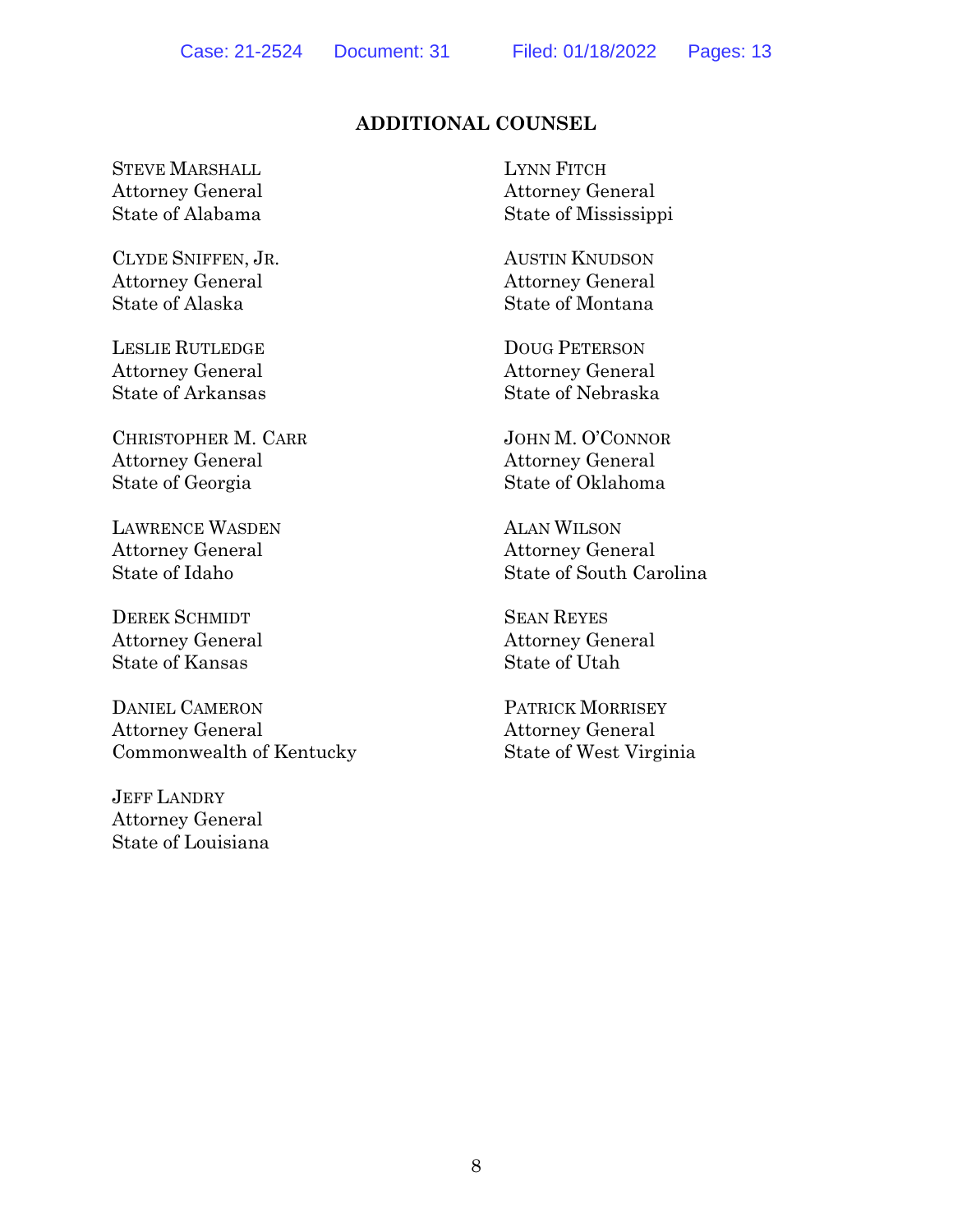### **CERTIFICATE OF WORD COUNT**

I verify that this brief, including footnotes and issues presented, but excluding certificates, contains 1,433 words according to the word-count function of Microsoft Word, the word-processing program used to prepare this brief.

By: *s/ Thomas M. Fisher*

Thomas M. Fisher Solicitor General